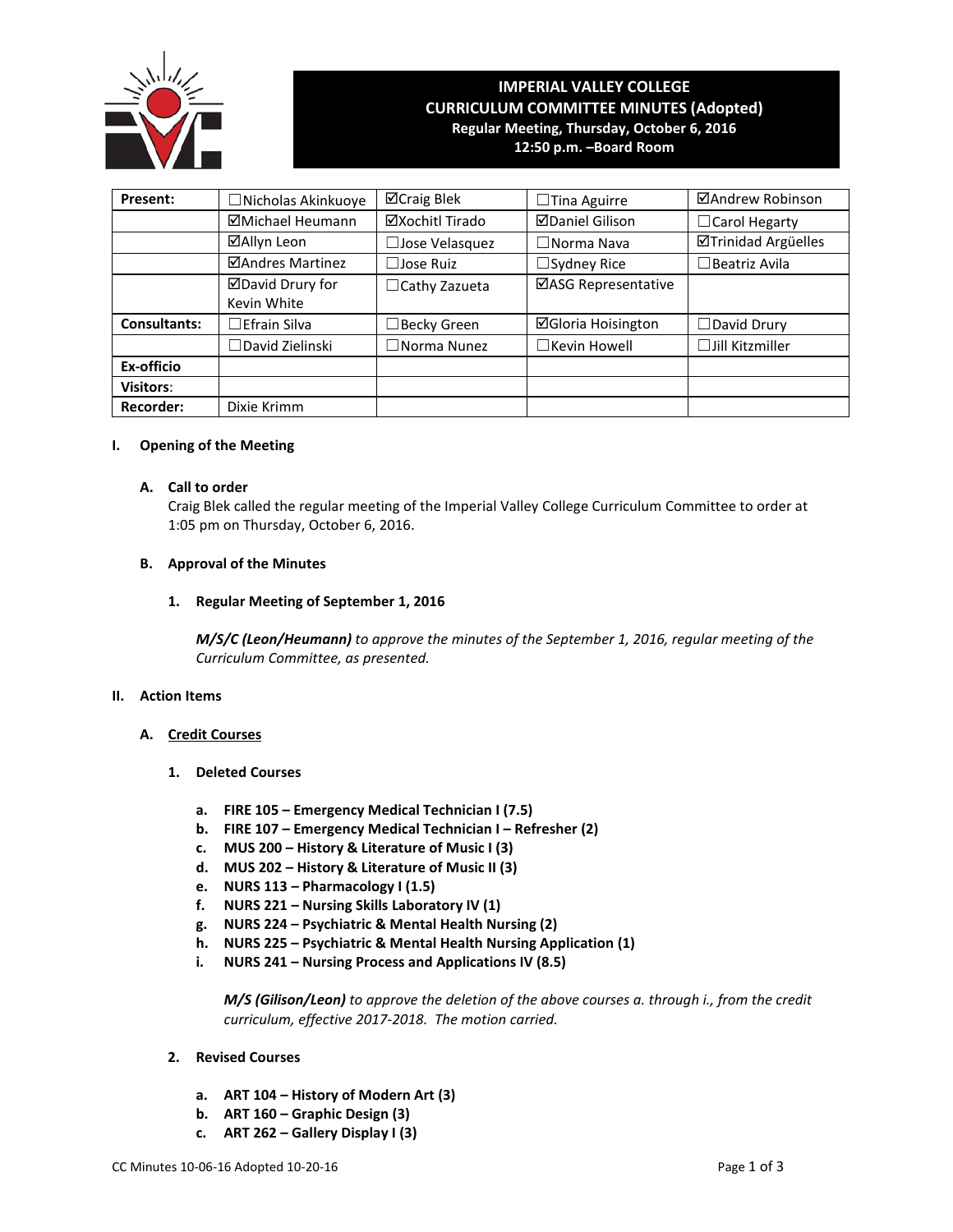- **d. ART 263 – Gallery Display II (3)**
- **e. ART 264 – Gallery Display III (3)**
- **f. CIS 137 – Web Development Tools (3)**
- **g. ENGL 224 – Survey of British Literature I (3)**
- **h. ENGL 225 – Survey of British Literature II (3)**

*M/S (Heumann/Leon) to approve the textbook update for items a. through h., effective 2017- 2018. The motion carried.*

## **i. AG 134 – Agricultural Business Organization (3)**

*M/S (Leon/Heumann) to approve the update to objectives, content, texts, and removal of recommended prep for AG 134, effective 2017-2018. The motion carried.*

## **j. AU T 135 – Automotive Techniques and Applications (3)**

*M/S (Leon/Robinson) to renumber course from AU T 070 to AU T 135, update degree applicability and texts, effective 2017-2018. The motion carried.*

## **k. EMT 105 – Emergency Medical Technician I (7.5)**

*M/S (Leon/Gilison) to update description, content, texts, and remove cross listed course (FIRE 105), effective 2017-2018. The motion carried.*

#### **l. EMT 107 – Emergency Medical Technician I – Refresher (2)**

*M/S (Gilison/Leon) to update texts, and remove cross listed course (FIRE 107), effective 2017- 2018. The motion carried.*

# **m. ENGL 222 – Survey of World Literature I (3)**

**n. ENGL 223 – Survey of World Literature II (3)**

*M/S (Heumann/Gilison) to update title and texts for ENGL 222 and ENGL 223, effective 2017- 2018. The motion carried.*

**o. JRN 100 – Introduction to Journalism (3)**

*M/S (Heumann/Gilison) to remove recommended preparation, effective 2017-2018. The motion carried.*

**p. PHSC 110 – Physical Science (3)**

*M/S (Gilison/Leon) to update class cap from 30 to 35, effective 2017-2018. The motion carried.*

- **q. SPAN 110 – Elementary Spanish II (5)**
- **r. SPAN 200 – Intermediate Spanish I (5)**
- **s. SPAN 210 – Intermediate Spanish II (5)**
- **t. SPAN 221 – Spanish for Heritage Speakers II (5)**

*M/S (Leon/Heumann) to add appropriate prerequisites to SPAN 110, 200, 221 and to add prerequisite and update textbook for SPAN 210, effective 2017-2018. The motion carried.*

- **3. New Courses** 
	- **a. BUS 120 – Retail Management (3)**
	- **b. BUS 145 – Human Resources Management (3)**